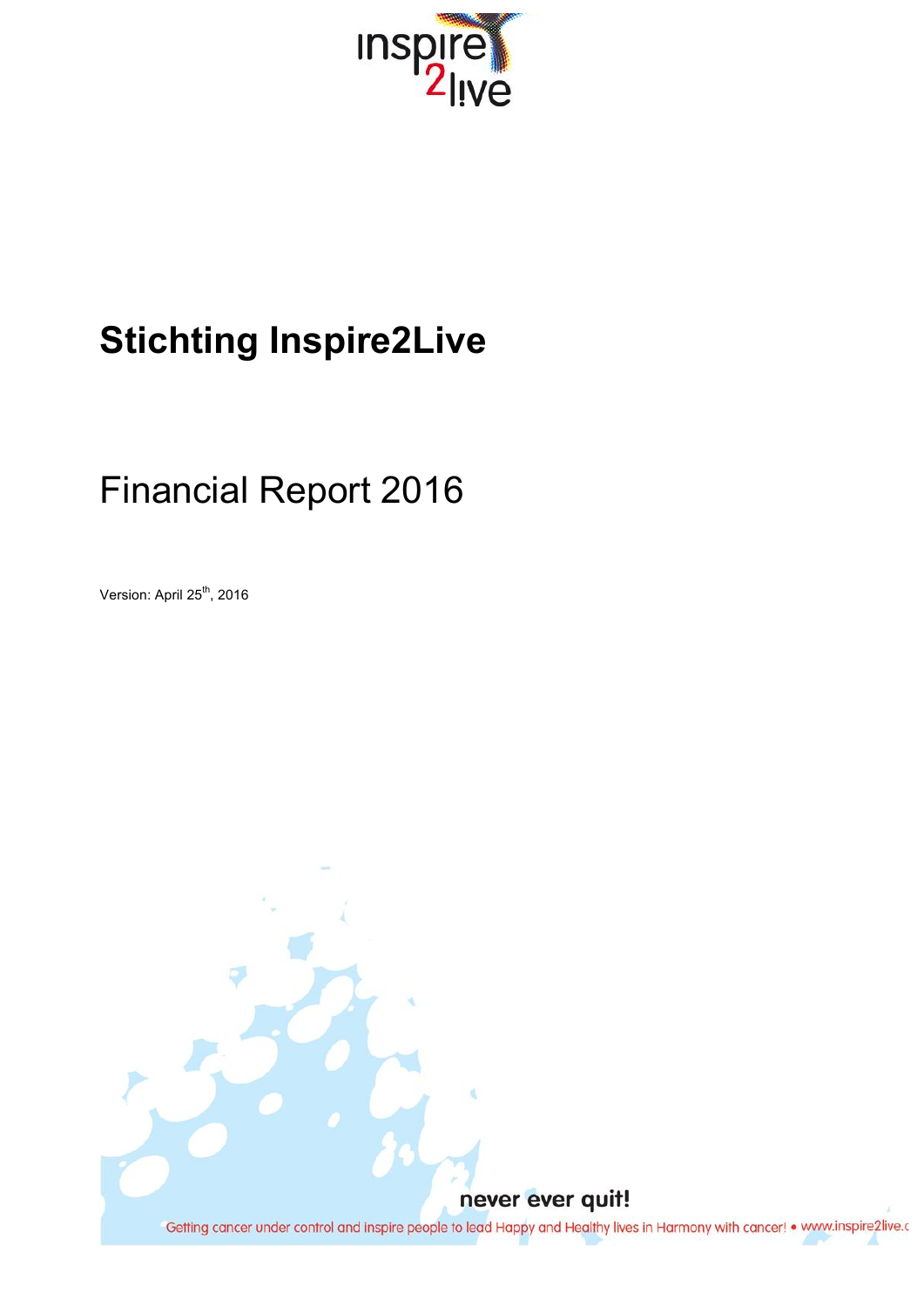

## **Contents**

| Supervisory Board report<br>Board report            | 4<br>5 |
|-----------------------------------------------------|--------|
| <b>Financial statements</b>                         | 8      |
| Balance sheet as at 31 December 2016                | 8      |
| Statement of income and expenses for the year ended |        |
| 31 December 2016                                    | 9      |
| Notes to the financial statements for the year 2016 | 10     |

## never ever quit!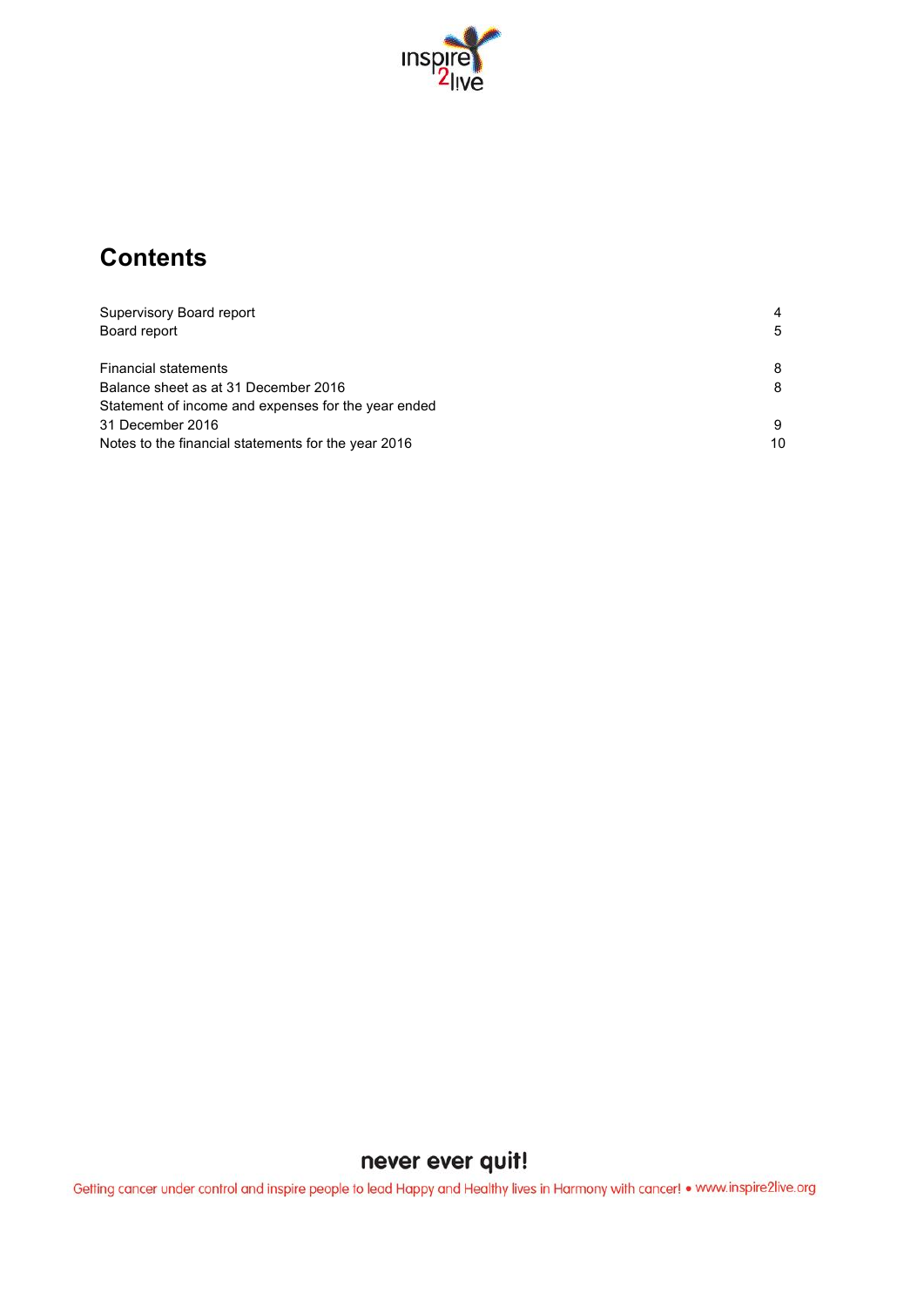

## **Supervisory Board report**

2016 has been the first full year of activity of the current supervisory board, which was instated in 2015. After a short period of getting to know each other and exploring effective ways of interacting with the board of directors of Inspire2Live (consisting of Erik van Veenendaal and Peter Kapitein), the periodical meetings of the supervisory board with the board of directors, were effective, productive and inspiring. This way the supervisory board contributed to the important work of Inspire2Live.

We strongly feel that we operate according to the Declaration of Intent drafted by the Supervisory Board and published in the Annual Report of 2015, in a natural and unforced manner.

In 2016 Sylvia Butzke joined the supervisory board. Her skills, knowledge and character add to the diversity of the Supervisory Board. Now we can even better look at the current and future vision, plans and actions of Inspire2Live from different angles and help the Board in any way we can, within the frame we operate.

Inspire2Live has accomplished a lot in 2016. An overview is given hereafter in the Board report.

The Supervisory Board concludes that no irregularities or unwanted behaviour have taken place in 2016 and we endorse this Annual Report.

The activities in 2017 have been launched successfully. For more details please consult our website.

Amsterdam, April 25<sup>th</sup>, 2017.

R. Stekelenburg, Chairman of the Supervisory Board

## never ever quit!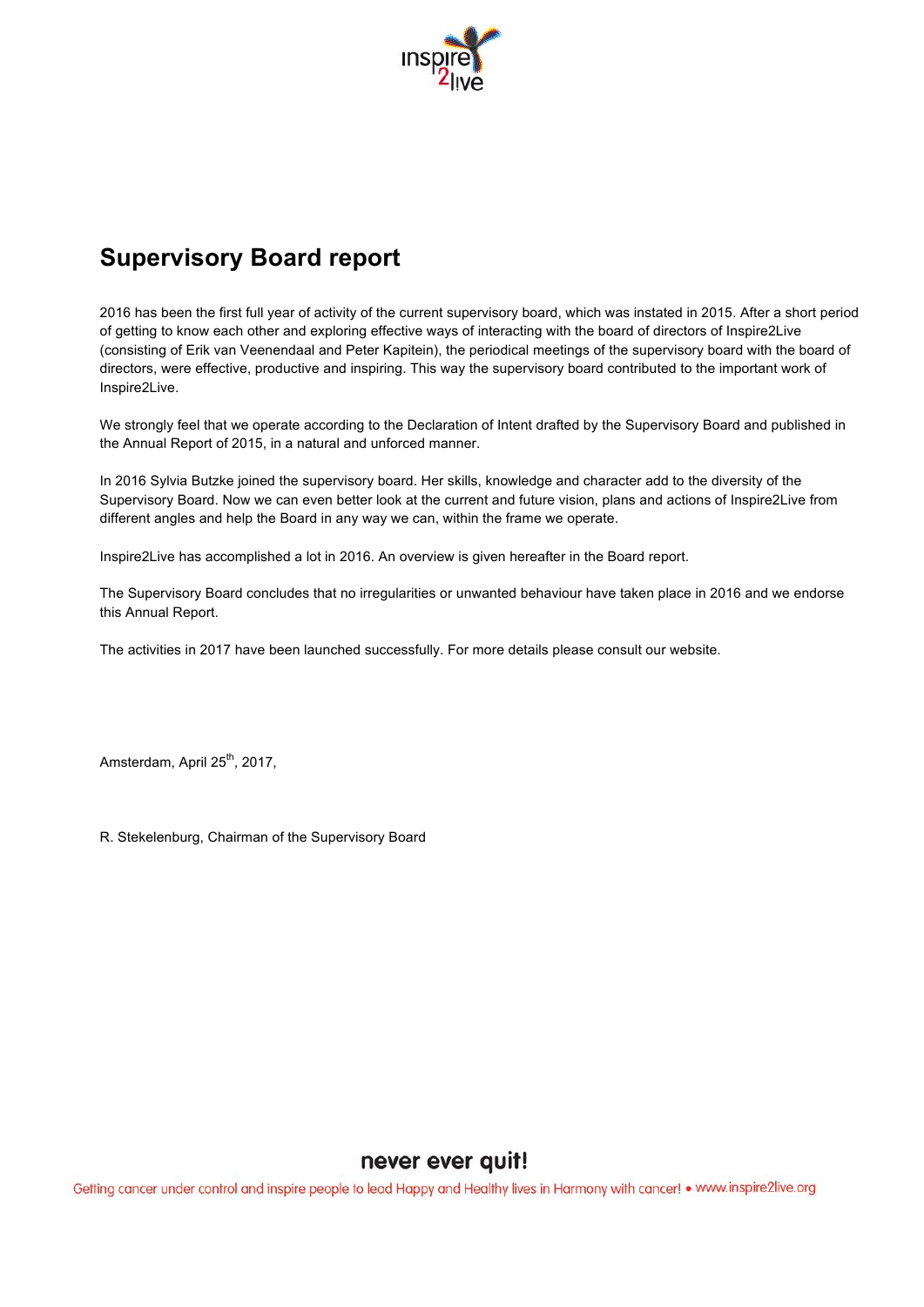

## **Board report**

This Board report contains information about our financial year 2016. The new governance structure was implemented in 2015 and proved to work sufficiently in 2016. Inspire2Live has a governing board, which is formed by Erik van Veenendaal. A board of directors manages the daily operations. Peter Kapitein, CEO, is responsible for the operational processes and Erik van Veenendaal, Chief Visionary Officer, is responsible for developing new ideas for the future steps to be taken.

The Supervisory Board of Insire2Live is expanded with one new board member: Sylvia Butzke.

In 2016 René Boutkan joined Inspire2Live as the successor of Daniël Kleijn. René is now the Financial Manager. We thank Daniël for his contribution and will never forget his enormous work during the 2013 crisis we faced.

Our organization now consists of 35 active patient advocates of which one in the USA, one in the UK, one in Sweden and one in Switzerland. Our patient advocates are highly educated, well informed and eloquent. They combine emotion (as a driving force) with information and knowledge. Our patient advocates are visible in dozens of initiatives, give dozens of talks and write dozens of blogs, articles and books.

Inspire2Live started the patient initiative 'That's my data. Use my data' in 2015 and has cooperated with Dutch organizations with lots of patient data in 2016 intensely. The working title is 'Mysmallstep.com'. We will set up a call for action towards patients to donate their medical data. This campaign will be launched in 2017.

## **Congresses by Inspire2Live:**

1. 'Annual Congress; 'Walk the extra mile for the patient'. We had a lot of positive reactions. Most people like the active interaction between the various stakeholders who all participate: patients, researchers, clinicians, government, industry and health insurance companies. This is new and very effective. Shortly after the congress we already had several activities taken place. For a summary and the talks one can take a look at the site.

2. We organized together with Cinderella Therapeutics a congress about 'Affordable drugs'. This led to a position paper for the Dutch with 4 suggestions for price reduction. Look at our website for the position paper.

3. 'Beyond Randomized Clinical Trials'. Gaston Remmers has organized a great conference with approximately 50 participants, great speakers and very creative break-out sessions. Very nice vibe and lots of ideas on how patients can be involved in more effective ways to achieve scientific progress.

4. Gaston Remmers has set up a sequel 'Beyond Randomized Clinical Trials' in September 2016, together with TNO in Artis.

5. Sabine Wernars and Saskia Koopmans organized a very successful Round Table discussion about the 'Cancer and Work' topic. They've worked this out in actions to be taken.

## **Congress visits (amongst others):**

- 1. Congress 'The Future of Genomic Medicine'. Tielo Jongmans, Jan Vesseur and Erik van Veenendaal went to the congress about data that Eric Topol set up in San Diego. A great conference where the latest developments in the field of Genomics and Big Data were reviewed. We're on the right path with our My Small Step initiative because most initiatives don't involve the patient as an active contributor.
- 2. 'Congress Health Data Paris'. Together with Jan Vesseur, Erik van Veenendaal went to Paris. Jan had received an

## never ever quit!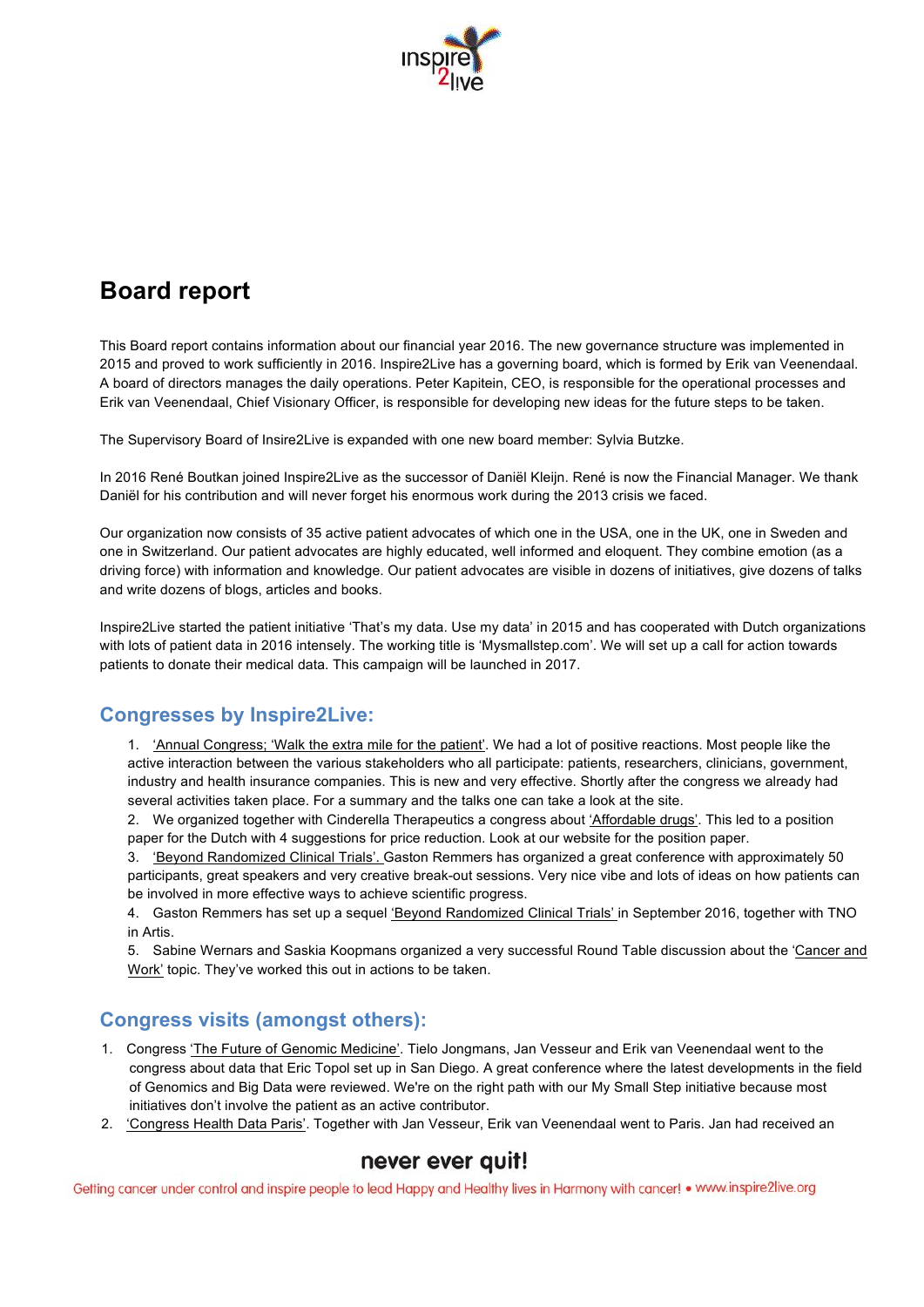

invitation for the launch of a new pan European data initiative.

- 3. 'Personalized Medicine'. A congress supported by the EU Commission. Peter Kapitein gave a talk and asked why the research money is spend in the same way as it is for 10 years now. Shortly after that he was invited.
- 4. Global Alliance for Genomics and Health in Vancouver. Erik van Veenendaal and Peter Kapitein visited this imported 'Data congress'.
- 5. Peter Kapitein gave a talk for molecular biologists in Berlin about the patient's perspective on 'Personalized Medicine.'
- 6. Piarella Peralta and Ilona Schelle had a very strong and impressive role at the Sage Congress in Shenzhen; *'Know* thyself and the environment in the digital era'.
- 7. Peter Kapitein gave a talk for radiologists in Valencia about the patient's perspective on 'Interventional oncology.' Shortly after this he was asked for the program committee for the 2018 meeting.
- 8. Peter Kapitein gave a talk about 'Value Based Health Care' in Putten.

### **EU Research and Innovation.**

Ilona Schelle and Peter Kapitein had an appointment at the EU Directorate for Research and Innovation and submitted a proposal to work together to achieve a different approach to cancer research. This proposal is based on the successful Discovery Network idea that has been previously introduced in 2011/2012 in Cambridge for the organoids of Hans Clevers and in 2015 in Amsterdam for Interventional Oncology.

### **Sustainable finance for Inspire2Live.**

In order to generate sustainable, independent funds for Inspire2Live, Erik van Veenendaal has started a Social Enterprise called WuWei4Life. The profits generated by WuWei4Life will be donated to Inspire2Live. WuWei4Life creates business opportunities in healthcare that are both profitable and improve healthcare for the patients.

## **The Best Cancer Care / De Beste Kanker Zorg (DBKZ).**

'The Best Cancer Care' now consist of A-Care / Cancer Rehabilitation, Fast Track Diagnosis, National Referral of patients and Surgery without Incision. We initiated the 'Organ Saving Treatment' and started with rectal cancer. Finally we hope to find funding for the 'National Map' with the best of the best when it comes to cancer.

### **Concentration of Cancer Care.**

We work on 2 initiatives together with specialists and health insurance companies. Oesophagus/Stomach cancer (our patient advocates Ineke Schouwstra and Ronald Hamaker) and Prostate Cancer (our patient advocates Johan Veenstra and Gaston Remmers). This is really a tough road to follow with a lot of obstruction by the specialists and hospitals but we are making progress. It will be a long lasting project but we have hope and conviction.

### **Early Access to drugs.**

We took over the position paper for Early Access to Drugs from the 'Stichting Eerlijke Geneesmiddelen Voorziening. It has been presented to the Dutch Minister of Health. We do the suggestion to immediately give the experimental drugs after phase 2 to patients with an unmet medical need. With a good register of the way a patients gets through the treatment we can skip phase 3 and give hope to these patients.

### never ever quit!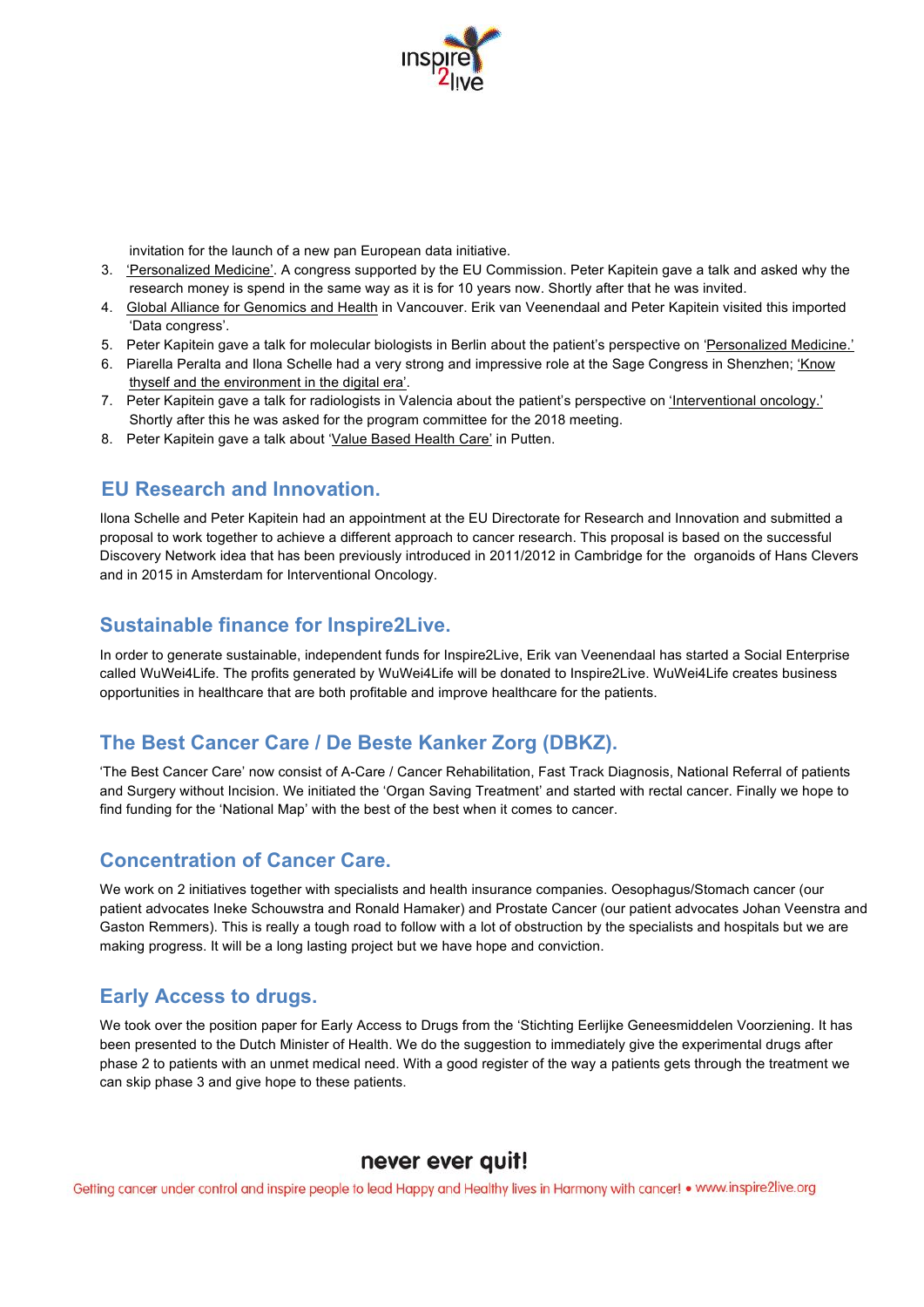

## **PA-meetings.**

Several PA-meetings took place in 2016. Among the guests were Marcel Levi, the ceo of the Amsterdam Medical Center and Rob Pieters, the Medical Director of the Prinses Maxima Children with Cancer Hospital. These were very inspirational and constructive discussions.

### **Memberships.**

Inspire2Live was already a member of European Personalized Medicine (EPEMED) and because of the cooperation with PM-Connective we are automatically member of this Personalized Medicine and USA based organization as well. Peter Kapitein joined the advisory panel of PM-Connective.

In 2016 we became a member of the Global Alliance for Genomics and Health. A worldwide alliance for data sharing and the use of data for developing new treatments; collecting, analyzing and dissemination of health and patient data. People like Charles Sawyers set up this organization from New York (MSKCC) and Mark Lawler from Belfast (Queens University). A very representative organization.

Peter Kapitein joined the Executive Committee of the European Cancer Concord. A group of very influential patient advocates, clinicians and researchers from Europe. Inspire2Live was already a member.

## **Finally**

Peter Kapitein published a book called 'Hoe heeft het zover kunnen komen' ('How did this happen?'). This is well received in the press after being presented in the Amsterdam Medical Center to a patient, a general, a banker and a clinician.

## never ever quit!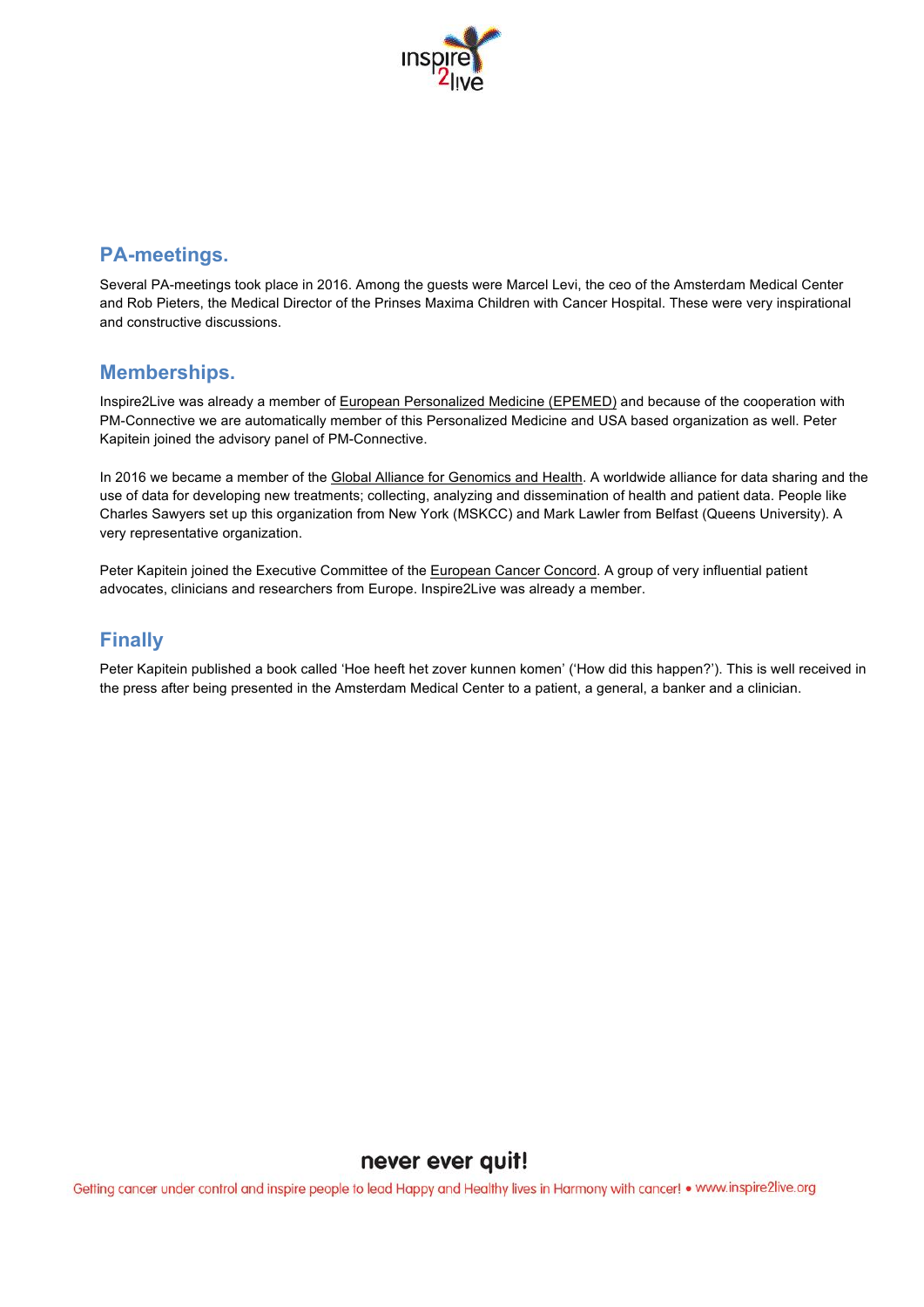

## **In memoriam**

Inspire2Live lost 1 patient advocate: Geert Bakker; http://inspire2live.org/news/memoriam-geert-bakker/



Many thanks for being and fighting with us Geert. We will never forget you. You're for always in our hearts.

Amsterdam, April 25<sup>th</sup>, 2016,

Erik van Veenendaal, President, CVO and patient advocate Stichting Inspire2Live

Peter Kapitein, CEO and patient advocate Stichting Inspire2Live

## never ever quit!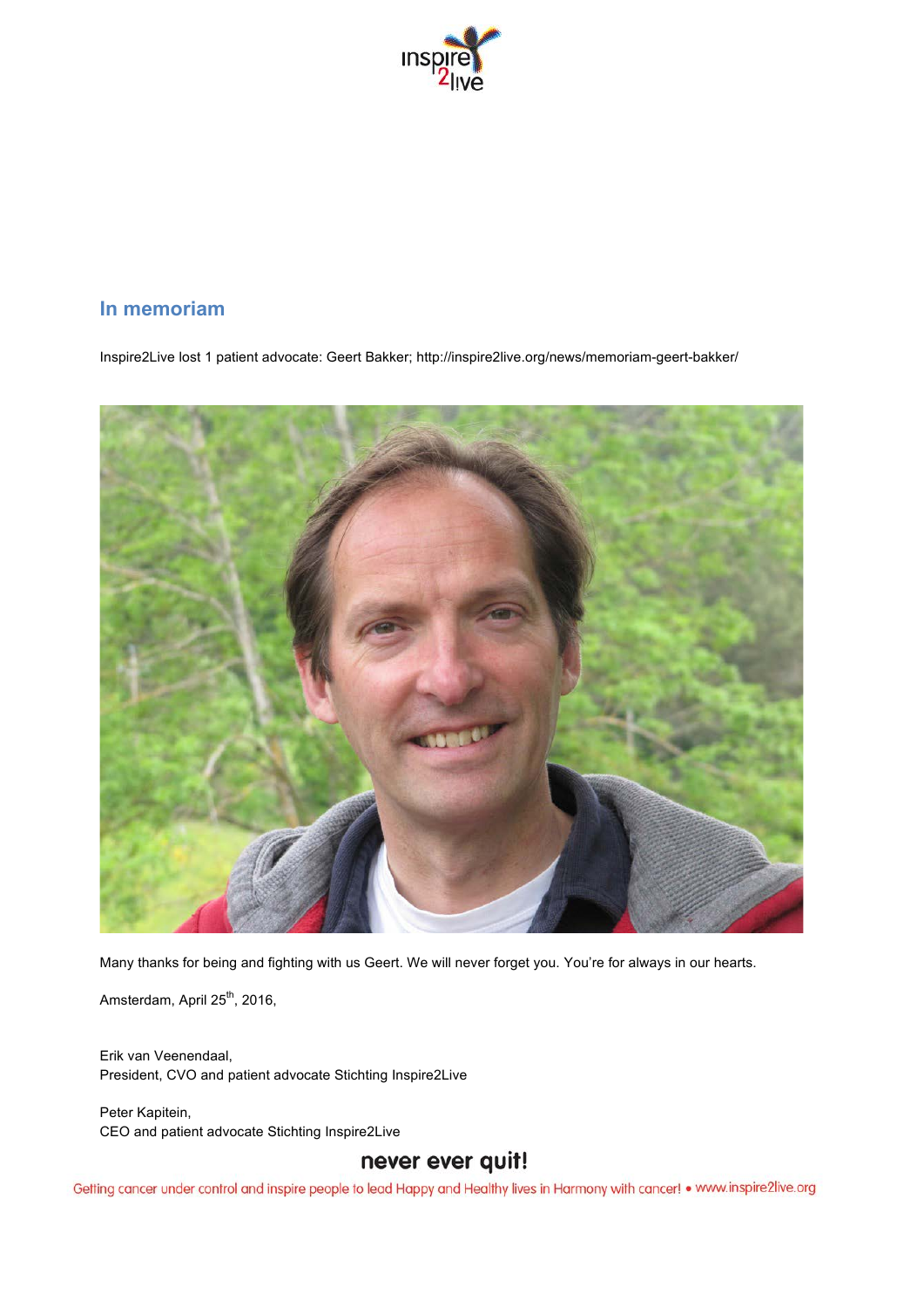

## Balance sheet as at 31 December 2016

|                             |                            | 2016       | 2015       |
|-----------------------------|----------------------------|------------|------------|
|                             |                            | <b>EUR</b> | <b>EUR</b> |
|                             |                            |            |            |
| <b>Current assets</b>       |                            |            |            |
| Receivables                 | $\boldsymbol{\mathcal{L}}$ | 470        | 22,336     |
| Cash and cash equivalents   | $\overline{c}$             | 156,621    | 162,179    |
|                             |                            |            |            |
| <b>Total current assets</b> |                            | 157,091    | 184,515    |
|                             |                            |            |            |
|                             |                            | 157,091    | 184,515    |
|                             |                            |            |            |
| <b>Foundation's equity</b>  | $\mathfrak{Z}$             | 157,091    | 172,096    |
| <b>Current liabilities</b>  | 4                          | $\pmb{0}$  | 12,419     |
|                             |                            |            |            |
|                             |                            | 157,091    | 184,515    |

## never ever quit!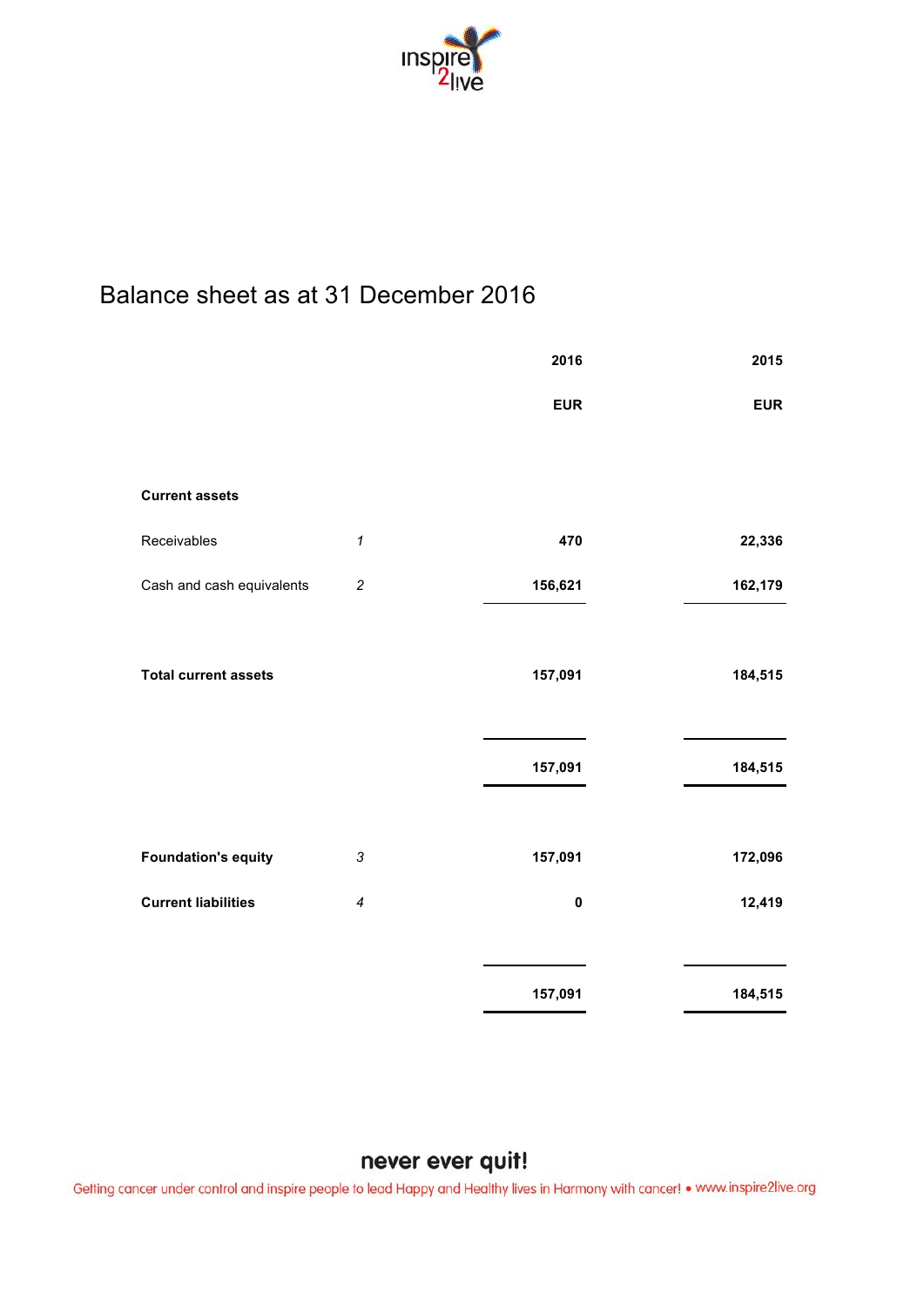

## **Statement of income and expenses for the year ended 31 December 2016**

|                         |                  | 2016          | 2015       |
|-------------------------|------------------|---------------|------------|
|                         |                  | <b>EUR</b>    | <b>EUR</b> |
| Income                  | $\sqrt{5}$       | 34,313        | 62,186     |
| Operating costs         | $\boldsymbol{6}$ | 49,619        | 56,271     |
| <b>Operating result</b> |                  | $-1 - 15,306$ | 5,915      |
| Earned interest         |                  | 301           | 1,040      |
| Net result              |                  | $-1 - 15,005$ | 6,955      |

## never ever quit!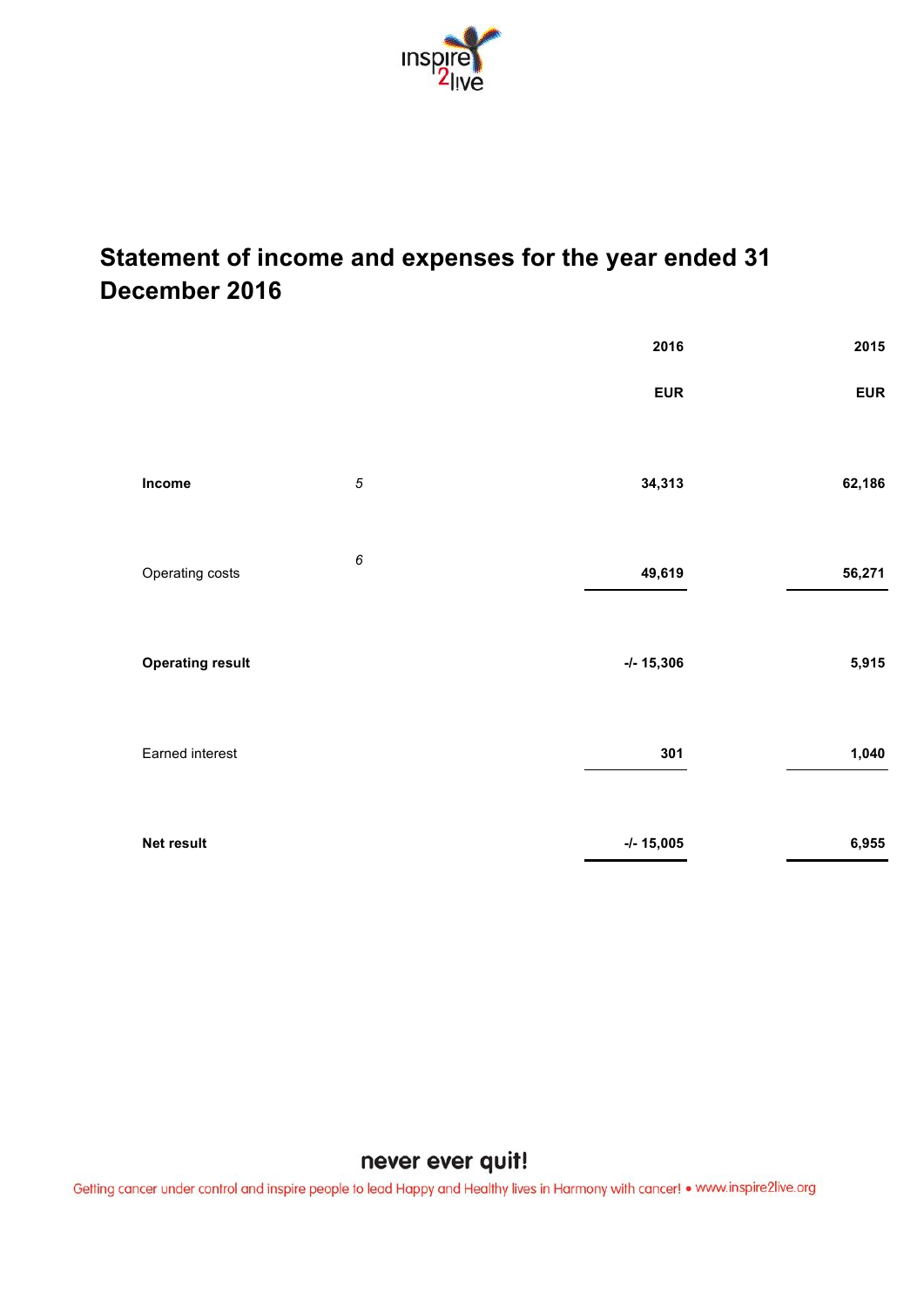

## **Notes to the financial statements for the year 2016**

### **General**

#### Applied standards

The financial statements were prepared in accordance with the provisions of Part 9, Book 2, of the Netherlands Civil Code and the guidelines included in "Richtlijn voor de Jaarverslaggeving 640, organisaties zonder winststreven" (non‑ profit organizations).

#### Activities

The principal goals of Inspire2Live are:

- stimulation of organizations with the primary goal to raise funds for the benefit of cancer research by organizing events;
- the set- up of worldwide, sustainable medical research;
- to stimulate and support scientific cancer research under all conditions, to let people be able to live Good, Happy and Healthy with cancer;
- to act and present herself, both internally and externally, as a non-governmental organization, and to carry out her activities in such a way that she will always be independent from governmental institutes;
- to be a non- profit organization.

Inspire2Live wants to achieve these goals by facilitating and inspiring people to organize sport events and by setting up activities which directly or indirectly attribute to the realization of her goals, including secondary commercial and profit generating activities, consistent with relevant laws, of which the profits will be used completely for the realization of the goals.

### **Principles for the valuation of assets and liabilities and the determination of the results** General

If not stated otherwise, assets and liabilities are shown at nominal value.

An asset is disclosed in the balance sheet when it is probable that the expected future economic benefits that are attributable to the asset will flow to the entity and the cost of the asset can be reliably measured. A liability is disclosed in the balance sheet when it is expected to result in an outflow from the entity of resources embodying economic benefits and the amount of the obligation can be measured with sufficient reliability.

If a transaction results in a transfer of future economic benefits and or when all risks relating to assets or liabilities transfer to a third party, the asset or liability is no longer included in the balance sheet. Assets and liabilities are not included in the balance sheet if economic benefits are not probable or cannot be measured with sufficient reliability. The income and expenses are accounted for in the period to which they relate.

The preparation of the financial statements requires the board to form opinions and to make estimates and assumptions that influence the application of principles and the reported values of assets and liabilities and of income and expenditure. The actual results may differ from these estimates. The estimates and the underlying assumptions are constantly assessed. Revisions of estimates are recognized in the period in which the estimate is revised and in future periods for which the revision has consequences.

### never ever quit!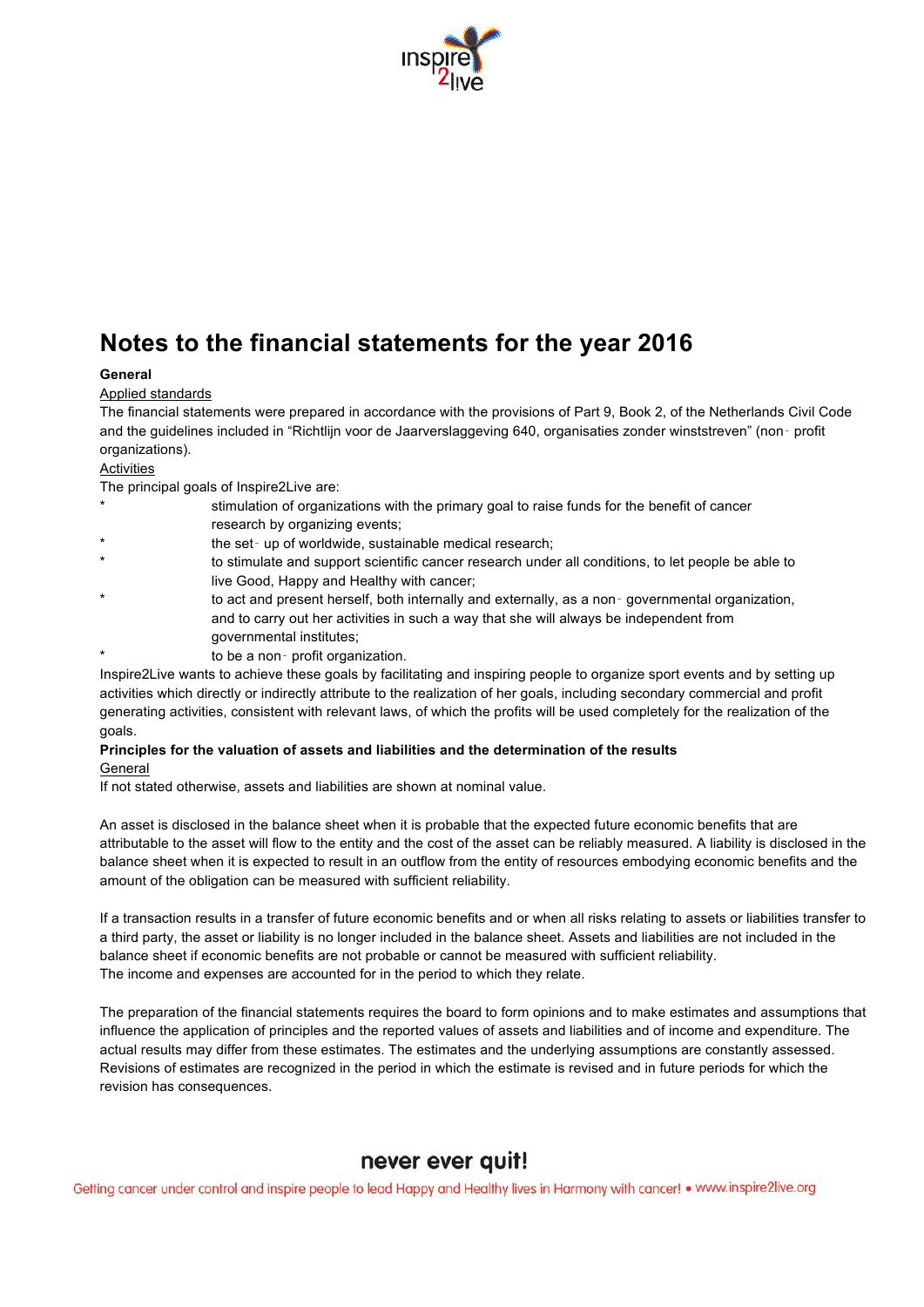

#### Receivables

Receivables are stated at nominal value less a provision for doubtful debts. Provisions are designated on the basis of individual assessment of recoverability of the receivable.

### **Result**

The result is calculated as the difference between income and all the costs attributable to it during the year under review. The costs are calculated with due regard for the applicable valuation principles stated previously.

## never ever quit!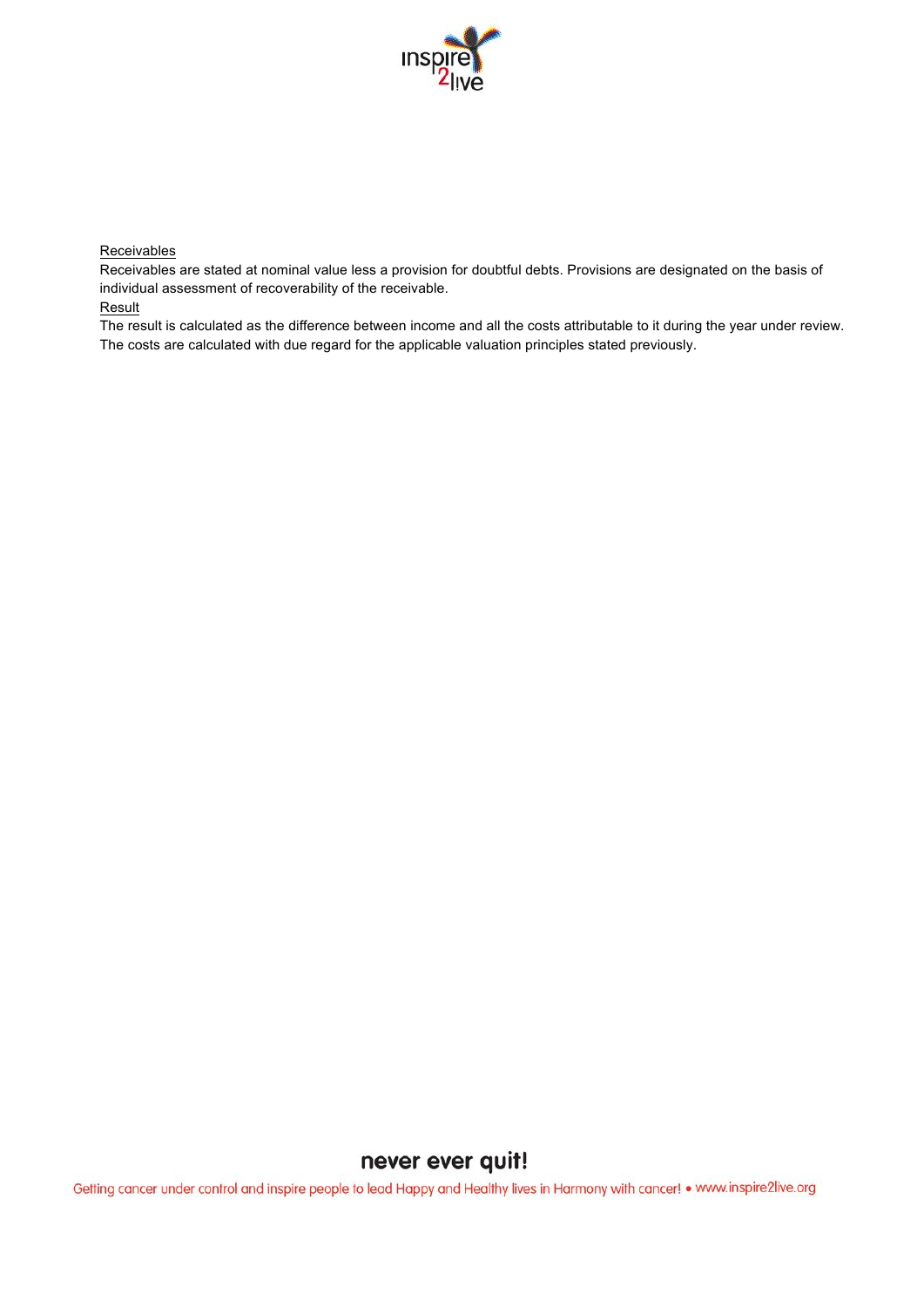

## **Balance sheet as at 31 December 2016**

### **Current assets**

### *1 Receivables*

|                |                                  | 2016           | 2015           |
|----------------|----------------------------------|----------------|----------------|
|                |                                  | <b>EUR</b>     | <b>EUR</b>     |
|                | Interest income                  | 40             | 221            |
|                | CZ subsidy grant                 |                | 22,115         |
|                | Prepayments Annual Congress 2017 | 430            |                |
|                | 31 December                      | 470            | 22,336         |
| $\overline{2}$ | <b>Cash and cash equivalents</b> |                |                |
|                |                                  | 2016           | 2015           |
|                |                                  | <b>EUR</b>     | <b>EUR</b>     |
|                | Rabobank 1356.22.883             | 1,190          | 730            |
|                | Rabobank savings account         | 155,431        | <u>161,449</u> |
|                | 31 December                      | <u>156,621</u> | 162.179        |
| 3              | <b>Foundation's equity</b>       |                |                |
|                |                                  | 2016           | 2015           |
|                |                                  | <b>EUR</b>     | <b>EUR</b>     |
|                | Balance as at 1 January          | 172,096        | 165,141        |
|                | Result for the year              | <u>-15,005</u> | 6,955          |
|                | 31 December                      | 157.091        | 172,096        |

A part of the foundation's equity is meant to cover costs related to the Discovery Network, including a EUR 110,000 donation of Stichting Tour de Concorde. A second part of the equity is meant tot cover future costs related to the project My Small Step, following from a EUR 20,000 donation of Stichting Ice4Life.

### *4* **Current liabilities**

|                   | 2016<br><b>EUR</b>       | 2015<br><b>EUR</b> |
|-------------------|--------------------------|--------------------|
| Trade payables    | $\blacksquare$           | 11,726             |
| Other liabilities | $\overline{\phantom{a}}$ | 693                |
| 31 December       |                          | 12,419             |

### **Off**‑ **balance sheet assets and commitments**

Stichting Inspire2Live intends to pay Erik van Veenendaal for his work during the years 2012 until 2015 for an amount of EUR 243,525 including 21% VAT, only when sufficient funding will be available. At this moment, the funding available is

## never ever quit!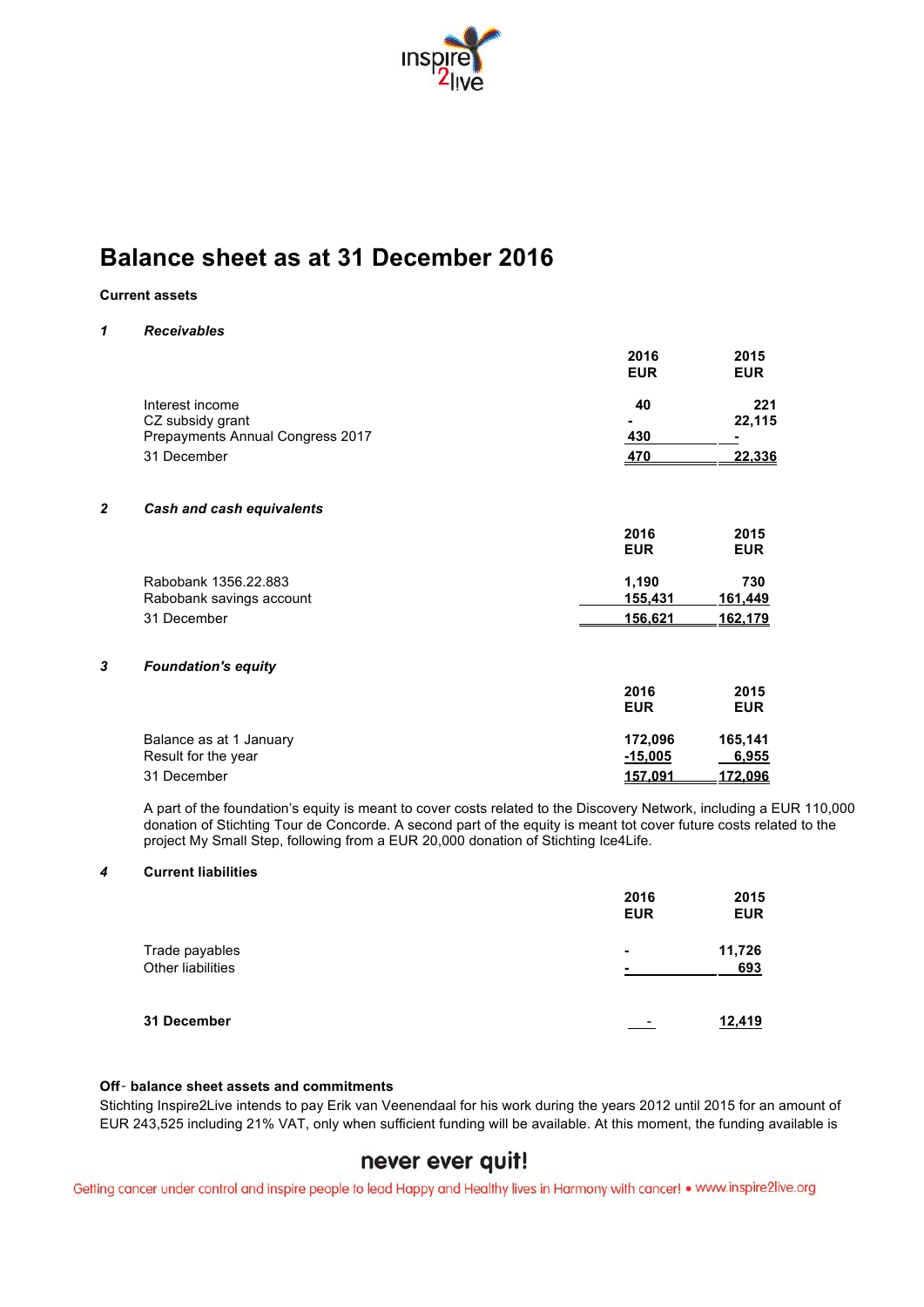

meant to cover the costs of the Discovery Network activities. Therefore, no payment obligation as at 31 December 2016 exists.

#### **Statement of income and expenses for the year ended 31 December 2016**

#### **5 Income**

|                             | 2016       | 2015       |
|-----------------------------|------------|------------|
|                             | <b>EUR</b> | <b>EUR</b> |
| Subsidy granted             | 13.000     | 44,615     |
| Donation Stichting Ice4Life | 20,000     | ۰          |
| ComVision Sim services      | ۰          | 15,000     |
| Other income and donations  | 1,313      | 2,571      |
|                             | 34,313     | 62,186     |

#### Average number of employees

During the 2016 financial year, the average number of employees, converted into full-time equivalents on the payroll of the foundation, amounted to nil persons (2015: nil persons).

The board of Stichting Inspire2Live does not receive any remuneration and is independent of any scientific or fund raising organization from which the foundation receives subsidy or other grants. De Nederlandsche Bank allows Peter Kapitein to work three days a week for the foundation.

#### **6 Operating costs**

|               | 2016       | 2015       |
|---------------|------------|------------|
|               | <b>EUR</b> | <b>EUR</b> |
| General costs | 6,014      | 8,619      |
| Project costs | 43,605     | 47,652     |
|               | 49,619     | 56,271     |

#### *General costs*

|                                   | 2016       | 2015       |
|-----------------------------------|------------|------------|
|                                   | <b>EUR</b> | <b>EUR</b> |
| Conference costs including travel | 2,675      | 3,646      |
| Travel costs                      | 2,789      | 3,078      |
| Various costs                     | 550        | 1,896      |
|                                   | 6,014      | 8,619      |

Conference costs refer to the visit of the Sage Congress in San Francisco. Travel costs consist of travel expenses in Europe and the USA.

## never ever quit!